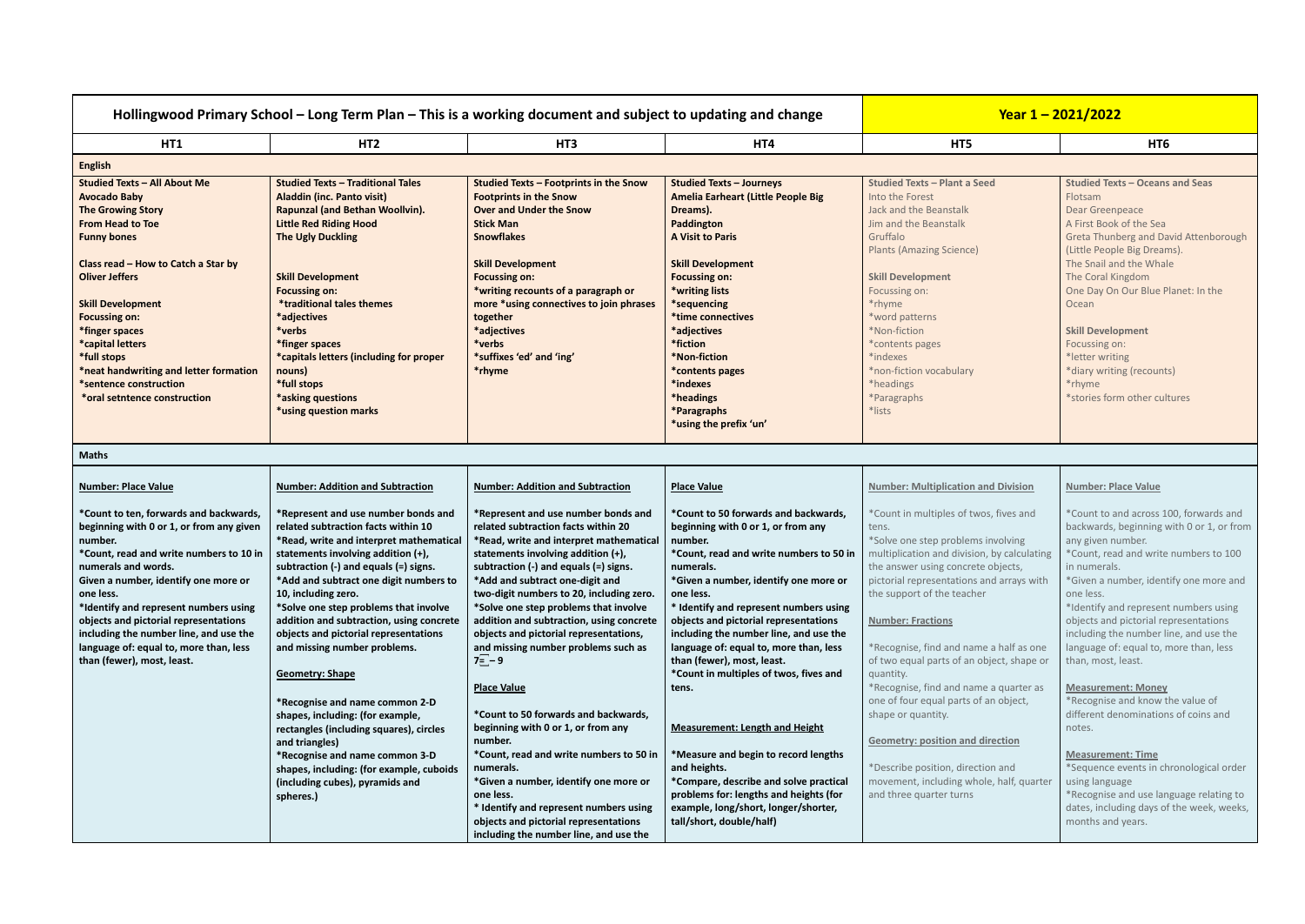|                                                                                                                                                                                                                                                                                                                                                                                                                                                                                                                                                                                                                                                                                                                                                                                                                                                                                                                                     |                                                                                                                                                                                                                                                                                                                                                                                                                                                                                                                                                                                                                                                                                                                                                                                                                                                                                                                                                                                                                                                                                                                                          | language of: equal to, more than, less<br>than (fewer), most, least.<br>*Count in multiples of twos, fives and<br>tens.                                                                                                                                                                                                                                                                                                                                                                                                                                                                                                                                                                                                                                                                                                                                                                  | <b>Measurement: Weight and Volume</b><br>*Measure and begin to record<br>mass/weight, capacity and volume.<br>*Compare, describe and solve practical<br>problems for mass/weight: [for<br>example, heavy/light, heavier than,<br>lighter than]; capacity and volume [for<br>example, full/empty, more than, less                                                                                                                                                                                                                                                                                                                                                                                                                                                                                                                                                                                                                                                                                                                                                                                                       |                                                                                                                                                                                                                                                                                                                                                                                                                                                                                                                                                                                                                                                                                                                                                                                                                                                                                                                                                                                                                                                                                                                                                      | *Tell the time to the hour and half past<br>the hour and draw the hands on a clock<br>face to show these times.<br>*Compare, describe and solve practical<br>problems for time<br>*Measure and begin to record time                                                                                                                                                                                                                                                                                                                                                                     |
|-------------------------------------------------------------------------------------------------------------------------------------------------------------------------------------------------------------------------------------------------------------------------------------------------------------------------------------------------------------------------------------------------------------------------------------------------------------------------------------------------------------------------------------------------------------------------------------------------------------------------------------------------------------------------------------------------------------------------------------------------------------------------------------------------------------------------------------------------------------------------------------------------------------------------------------|------------------------------------------------------------------------------------------------------------------------------------------------------------------------------------------------------------------------------------------------------------------------------------------------------------------------------------------------------------------------------------------------------------------------------------------------------------------------------------------------------------------------------------------------------------------------------------------------------------------------------------------------------------------------------------------------------------------------------------------------------------------------------------------------------------------------------------------------------------------------------------------------------------------------------------------------------------------------------------------------------------------------------------------------------------------------------------------------------------------------------------------|------------------------------------------------------------------------------------------------------------------------------------------------------------------------------------------------------------------------------------------------------------------------------------------------------------------------------------------------------------------------------------------------------------------------------------------------------------------------------------------------------------------------------------------------------------------------------------------------------------------------------------------------------------------------------------------------------------------------------------------------------------------------------------------------------------------------------------------------------------------------------------------|------------------------------------------------------------------------------------------------------------------------------------------------------------------------------------------------------------------------------------------------------------------------------------------------------------------------------------------------------------------------------------------------------------------------------------------------------------------------------------------------------------------------------------------------------------------------------------------------------------------------------------------------------------------------------------------------------------------------------------------------------------------------------------------------------------------------------------------------------------------------------------------------------------------------------------------------------------------------------------------------------------------------------------------------------------------------------------------------------------------------|------------------------------------------------------------------------------------------------------------------------------------------------------------------------------------------------------------------------------------------------------------------------------------------------------------------------------------------------------------------------------------------------------------------------------------------------------------------------------------------------------------------------------------------------------------------------------------------------------------------------------------------------------------------------------------------------------------------------------------------------------------------------------------------------------------------------------------------------------------------------------------------------------------------------------------------------------------------------------------------------------------------------------------------------------------------------------------------------------------------------------------------------------|-----------------------------------------------------------------------------------------------------------------------------------------------------------------------------------------------------------------------------------------------------------------------------------------------------------------------------------------------------------------------------------------------------------------------------------------------------------------------------------------------------------------------------------------------------------------------------------------|
|                                                                                                                                                                                                                                                                                                                                                                                                                                                                                                                                                                                                                                                                                                                                                                                                                                                                                                                                     |                                                                                                                                                                                                                                                                                                                                                                                                                                                                                                                                                                                                                                                                                                                                                                                                                                                                                                                                                                                                                                                                                                                                          |                                                                                                                                                                                                                                                                                                                                                                                                                                                                                                                                                                                                                                                                                                                                                                                                                                                                                          | than, half, half full, quarter]                                                                                                                                                                                                                                                                                                                                                                                                                                                                                                                                                                                                                                                                                                                                                                                                                                                                                                                                                                                                                                                                                        |                                                                                                                                                                                                                                                                                                                                                                                                                                                                                                                                                                                                                                                                                                                                                                                                                                                                                                                                                                                                                                                                                                                                                      |                                                                                                                                                                                                                                                                                                                                                                                                                                                                                                                                                                                         |
| <b>Science</b>                                                                                                                                                                                                                                                                                                                                                                                                                                                                                                                                                                                                                                                                                                                                                                                                                                                                                                                      |                                                                                                                                                                                                                                                                                                                                                                                                                                                                                                                                                                                                                                                                                                                                                                                                                                                                                                                                                                                                                                                                                                                                          |                                                                                                                                                                                                                                                                                                                                                                                                                                                                                                                                                                                                                                                                                                                                                                                                                                                                                          |                                                                                                                                                                                                                                                                                                                                                                                                                                                                                                                                                                                                                                                                                                                                                                                                                                                                                                                                                                                                                                                                                                                        |                                                                                                                                                                                                                                                                                                                                                                                                                                                                                                                                                                                                                                                                                                                                                                                                                                                                                                                                                                                                                                                                                                                                                      |                                                                                                                                                                                                                                                                                                                                                                                                                                                                                                                                                                                         |
| <b>Working Scientifically</b>                                                                                                                                                                                                                                                                                                                                                                                                                                                                                                                                                                                                                                                                                                                                                                                                                                                                                                       | <b>Working Scientifically</b>                                                                                                                                                                                                                                                                                                                                                                                                                                                                                                                                                                                                                                                                                                                                                                                                                                                                                                                                                                                                                                                                                                            | <b>Working Scientifically</b>                                                                                                                                                                                                                                                                                                                                                                                                                                                                                                                                                                                                                                                                                                                                                                                                                                                            | <b>Working Scientifically</b>                                                                                                                                                                                                                                                                                                                                                                                                                                                                                                                                                                                                                                                                                                                                                                                                                                                                                                                                                                                                                                                                                          | <b>Working Scientifically</b>                                                                                                                                                                                                                                                                                                                                                                                                                                                                                                                                                                                                                                                                                                                                                                                                                                                                                                                                                                                                                                                                                                                        | <b>Working Scientifically</b>                                                                                                                                                                                                                                                                                                                                                                                                                                                                                                                                                           |
| *asking simple questions and<br>recognising that they can be answered in<br>different ways<br>*observing closely, using simple<br>equipment<br>* performing simple tests<br>* identifying and classifying<br>* using their observations and ideas to<br>suggest answers to questions<br>*gathering and recording data to help in<br>answering questions.<br>We will take a seasonal walk around the<br>local area to observe the changes that<br>happen to places we know.<br>Daily weather chart to discuss the<br>seasons and the weather patterns.<br><b>Animals: Including humans</b><br>*identify, name, draw and label the<br>basic parts of the human body and say<br>which part of the body is associated<br>with each sense.<br>We do this by:<br>Looking at baby photos;<br>Observing and talk about changes;<br>Naming and label body parts;<br>Using our senses and which part of the<br>body they are associated with. | *asking simple questions and<br>recognising that they can be answered in<br>different ways<br>*observing closely, using simple<br>equipment<br>* performing simple tests<br>* identifying and classifying<br>* using their observations and ideas to<br>suggest answers to questions<br>*gathering and recording data to help in<br>answering questions.<br>We will take a seasonal walk around the<br>local area to observe the changes that<br>happen to places we know.<br><b>Everyday Materials</b><br>*distinguish between an object and the<br>material from which it is made<br>*identify and name a variety of<br>everyday materials, including wood,<br>plastic, glass, metal, water, and rock<br>*describe the simple physical properties<br>of a variety of everyday materials<br>* compare and group together a variety<br>of everyday materials on the basis of<br>their simple physical properties<br>We do this by:<br>naming different materials;<br>investigating the properties of different<br>materials;<br>testing materials for specific purposes:<br>observing and recording what happens;<br>answering questions | *asking simple questions and<br>recognising that they can be answered in<br>different ways<br>*observing closely, using simple<br>equipment<br>* performing simple tests<br>* identifying and classifying<br>* using their observations and ideas to<br>suggest answers to questions<br>*gathering and recording data to help in<br>answering questions.<br>We will take a seasonal walk around the<br>local area to observe the changes that<br>happen to places we know.<br>Seasonal changes<br>*observe changes across the four<br>seasons<br>*observe and describe weather<br>associated with the seasons and how<br>day length varies.<br>We do this by:<br>Making a class weather book and<br>weather station;<br>Observing and describing weather<br>associated with the seasons and how<br>day length varies;<br>Gathering and recording data to help in<br>answering questions; | *asking simple questions and<br>recognising that they can be answered in<br>different ways<br>*observing closely, using simple<br>equipment<br>* performing simple tests<br>* identifying and classifying<br>* using their observations and ideas to<br>suggest answers to questions<br>*gathering and recording data to help in<br>answering questions.<br>We will take a seasonal walk around the<br>local area to observe the changes that<br>happen to places we know.<br><b>Plants</b><br>*identify and name a variety of common<br>wild and garden plants, including<br>deciduous and evergreen trees<br>* identify and describe the basic<br>structure of a variety of common<br>flowering plants, including trees.<br>We do this by:<br>Planting seeds and observing them grow<br>into seedlings and plants;<br>Label the parts of trees and plants;<br>Growing plants and seeds in different<br>conditions - predict/investigate by<br>testing<br>Identifying a wide range of wild/garden<br>plant and evergreen and deciduous<br>trees.<br>Watching the changes to plants we have<br>been growing over time. | *asking simple questions and recognising<br>that they can be answered in different<br>ways<br>*observing closely, using simple<br>equipment<br>* performing simple tests<br>* identifying and classifying<br>* using their observations and ideas to<br>suggest answers to questions<br>*gathering and recording data to help in<br>answering questions.<br>We will take a seasonal walk around the<br>local area to observe the changes that<br>happen to places we know.<br><b>Animals: Including humans</b><br>*identify and name a variety of common<br>animals including fish, amphibians,<br>reptiles, birds and mammals<br>*identify and name a variety of common<br>animals that are carnivores, herbivores<br>and omnivores<br>*describe and compare the structure of a<br>variety of common animals (fish,<br>amphibians, reptiles, birds and mammals,<br>including pets)<br>We do this by:<br>Identifying common animals that live in<br>different water-linked habitats;<br>Looking for animals and mini-beasts in a<br>range of habitats<br>Comparing the structure of different<br>water-linked animals<br>Identifying and classifying | *asking simple questions and recognising<br>that they can be answered in different<br>ways<br>*observing closely, using simple<br>equipment<br>* performing simple tests<br>* identifying and classifying<br>* using their observations and ideas to<br>suggest answers to questions<br>*gathering and recording data to help in<br>answering questions.<br>We will take a seasonal walk around the<br>local area to observe the changes that<br>happen to places we know.<br>Consolidation of all science taught this<br>year.<br>Following and investigating children's<br>interests. |
|                                                                                                                                                                                                                                                                                                                                                                                                                                                                                                                                                                                                                                                                                                                                                                                                                                                                                                                                     |                                                                                                                                                                                                                                                                                                                                                                                                                                                                                                                                                                                                                                                                                                                                                                                                                                                                                                                                                                                                                                                                                                                                          |                                                                                                                                                                                                                                                                                                                                                                                                                                                                                                                                                                                                                                                                                                                                                                                                                                                                                          |                                                                                                                                                                                                                                                                                                                                                                                                                                                                                                                                                                                                                                                                                                                                                                                                                                                                                                                                                                                                                                                                                                                        | -mammals/fish/amphibians/herbivores/c<br>arnivores.                                                                                                                                                                                                                                                                                                                                                                                                                                                                                                                                                                                                                                                                                                                                                                                                                                                                                                                                                                                                                                                                                                  |                                                                                                                                                                                                                                                                                                                                                                                                                                                                                                                                                                                         |
| <b>Block Teaching</b>                                                                                                                                                                                                                                                                                                                                                                                                                                                                                                                                                                                                                                                                                                                                                                                                                                                                                                               |                                                                                                                                                                                                                                                                                                                                                                                                                                                                                                                                                                                                                                                                                                                                                                                                                                                                                                                                                                                                                                                                                                                                          |                                                                                                                                                                                                                                                                                                                                                                                                                                                                                                                                                                                                                                                                                                                                                                                                                                                                                          |                                                                                                                                                                                                                                                                                                                                                                                                                                                                                                                                                                                                                                                                                                                                                                                                                                                                                                                                                                                                                                                                                                                        |                                                                                                                                                                                                                                                                                                                                                                                                                                                                                                                                                                                                                                                                                                                                                                                                                                                                                                                                                                                                                                                                                                                                                      |                                                                                                                                                                                                                                                                                                                                                                                                                                                                                                                                                                                         |

|                                                                                                                               | <b>Working Scientifically</b>                                                                                                                                                                                                                                                                                                                            |
|-------------------------------------------------------------------------------------------------------------------------------|----------------------------------------------------------------------------------------------------------------------------------------------------------------------------------------------------------------------------------------------------------------------------------------------------------------------------------------------------------|
| nd recognising<br>in different<br>mple<br>and ideas to<br>ns<br>lata to help in                                               | *asking simple questions and recognising<br>that they can be answered in different<br>ways<br>*observing closely, using simple<br>equipment<br>* performing simple tests<br>* identifying and classifying<br>* using their observations and ideas to<br>suggest answers to questions<br>*gathering and recording data to help in<br>answering questions. |
| alk around the<br>hanges that:<br>ı.                                                                                          | We will take a seasonal walk around the<br>local area to observe the changes that<br>happen to places we know.                                                                                                                                                                                                                                           |
| <u>s</u><br>ty of common<br>phibians,<br>ls.<br>ty of common<br>s, herbivores<br>e structure of a<br>s (fish,<br>and mammals, | <b>Consolidation of all science taught this</b><br>year.<br><b>Following and investigating children's</b><br>interests.                                                                                                                                                                                                                                  |
| Is that live in<br>tats;<br>ini-beasts in a<br>f different                                                                    |                                                                                                                                                                                                                                                                                                                                                          |
| ns/herbivores/c                                                                                                               |                                                                                                                                                                                                                                                                                                                                                          |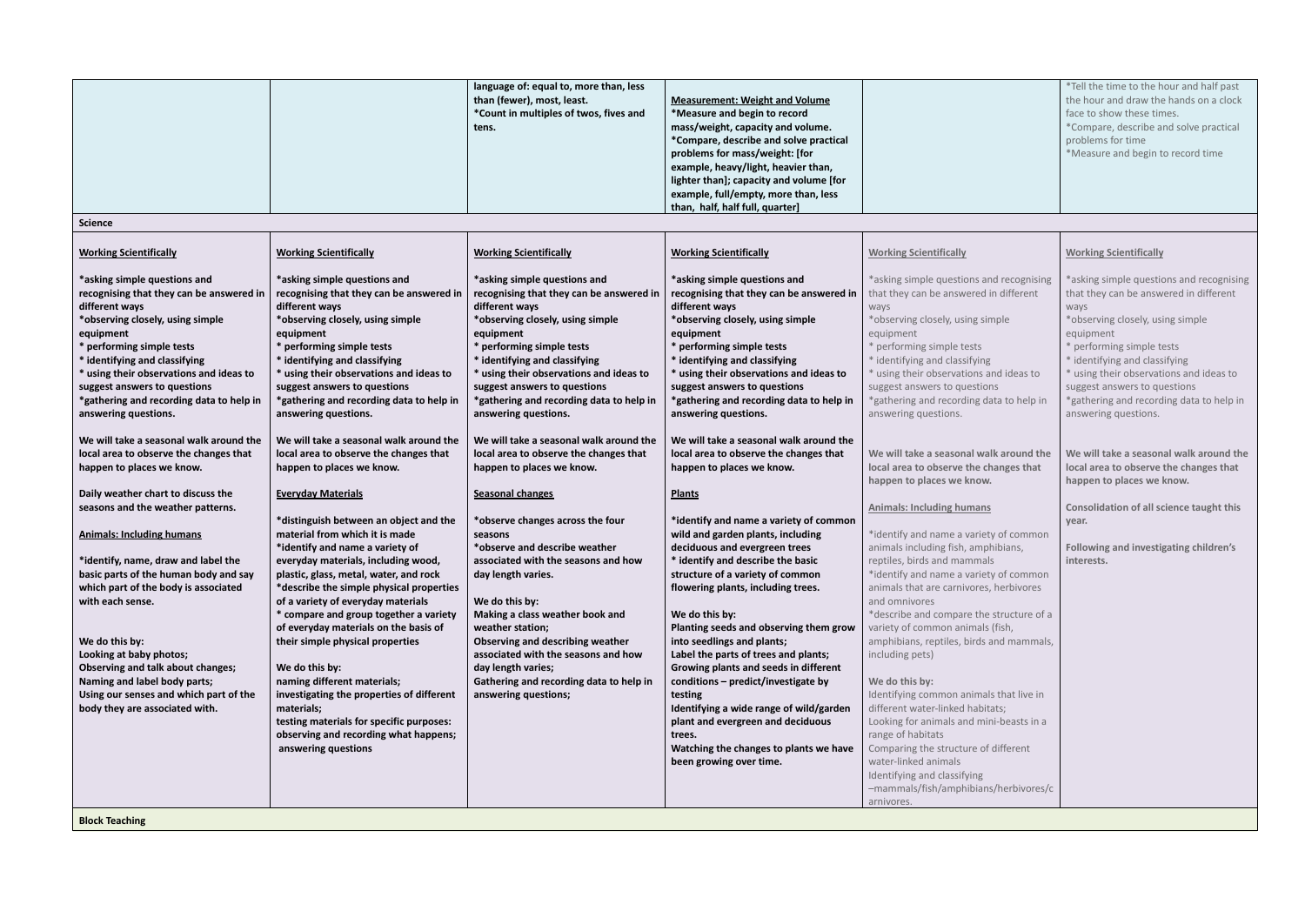| Art:<br>Learn abut the work of a range of artists                                 | Learning about toys from the past $-$<br>changes within living memory. | Daily calendar and weather chart.                         | Daily calendar and weather chart.                                  | Daily calendar and weather chart.                           | Learn about Grace Darling history and<br>significance - link with Filey visit and |  |
|-----------------------------------------------------------------------------------|------------------------------------------------------------------------|-----------------------------------------------------------|--------------------------------------------------------------------|-------------------------------------------------------------|-----------------------------------------------------------------------------------|--|
| and making links to their own work:                                               | Designing and building Aladdin's magic                                 | Observe seasonal changes - winter                         | Consider the weather changes and how<br>the day length varies.     | Look at and evaluate Andy Goldsworthy                       | seaside safety.                                                                   |  |
| <b>Vincent Van Gogh;</b><br>Frida Kahlo.                                          | flying carpet.                                                         | walk.                                                     |                                                                    | art.                                                        | Daily calendar and weather chart.                                                 |  |
|                                                                                   |                                                                        | Winter clothing - differences between                     | Oceans and seas.                                                   | Make our own nature art (large scale art).                  |                                                                                   |  |
| To develop a wide range of art and<br>design techniques in using colour,          | <b>Building houses for Tom Thumb.</b>                                  | winter/summer.                                            | Use geographical vocabulary.                                       | Scavenger nature hunt - design a                            | Filey visit.                                                                      |  |
| pattern, texture, line,                                                           | <b>Making fairy-tale puppets.</b>                                      | Wool - How is it made? Knit a class                       |                                                                    | minibeast hotel.                                            | Look at geographical and physical                                                 |  |
| shape.(Self-portraits/portrait of a friend<br>- painting).                        | Identify and name every day materials.                                 | scarf.                                                    | Name and locate the world's seven<br>continents and five oceans.   | British artist focus: David Hockney, Henry                  | features on maps and aerial photos of<br>Filey.                                   |  |
|                                                                                   |                                                                        | Winter landscapes/observational                           |                                                                    | Moore and Barbara Hepworth.                                 |                                                                                   |  |
| <b>Music:</b>                                                                     | Different materials toys in the past and<br>the toys today.            | drawings - Monet, Vincent van Gogh,<br>and Gaugain.       | <b>Music block teaching:</b>                                       |                                                             | Use geographical language to label key<br>physical and human features of Filey.   |  |
| To learn Harvest songs by learning to                                             |                                                                        |                                                           | perform, listen to, review and                                     |                                                             |                                                                                   |  |
| sing and to use their voices.                                                     | Properties of toys in the past and toys<br>today.                      |                                                           | evaluate music across a range<br>of historical periods, genres,    |                                                             | Use simple compass directions (N,S,E,W).                                          |  |
| Understand and explore how music                                                  |                                                                        |                                                           | styles and traditions, including                                   |                                                             | Look at map describe routes/features and                                          |  |
| is created.                                                                       |                                                                        |                                                           | the works of the great                                             |                                                             | locations of different places.                                                    |  |
| Use their voices expressively and                                                 |                                                                        |                                                           | composers and musicians.                                           |                                                             | Use geographical vocabulary to talk                                               |  |
| creatively by singing songs and                                                   |                                                                        |                                                           | learn to sing and to use their<br>$\bullet$                        |                                                             | about Filey.                                                                      |  |
| speaking chants and rhymes.                                                       |                                                                        |                                                           | voices, to create and compose                                      |                                                             | Shoe-box dioramas.                                                                |  |
| <b>Play tuned and untuned instruments</b>                                         |                                                                        |                                                           | music on their own and with                                        |                                                             |                                                                                   |  |
| musically.                                                                        |                                                                        |                                                           | others, have the opportunity to<br>learn a musical instrument, use |                                                             |                                                                                   |  |
| Listen with concentration and                                                     |                                                                        |                                                           | technology appropriately and                                       |                                                             |                                                                                   |  |
| understanding to a range of                                                       |                                                                        |                                                           | have the opportunity to                                            |                                                             |                                                                                   |  |
| high-quality live and recorded music.                                             |                                                                        |                                                           | progress to the next level of<br>musical excellence.               |                                                             |                                                                                   |  |
| <b>Experiment with, create, select and</b>                                        |                                                                        |                                                           |                                                                    |                                                             |                                                                                   |  |
| combine sounds using the                                                          |                                                                        |                                                           | understand and explore how<br>music is created, produced and       |                                                             |                                                                                   |  |
| inter-related dimensions of music.                                                |                                                                        |                                                           | communicated, including                                            |                                                             |                                                                                   |  |
|                                                                                   |                                                                        |                                                           | through the inter-related                                          |                                                             |                                                                                   |  |
|                                                                                   |                                                                        |                                                           | dimensions: pitch, duration,<br>dynamics, tempo, timbre,           |                                                             |                                                                                   |  |
|                                                                                   |                                                                        |                                                           | texture, structure and                                             |                                                             |                                                                                   |  |
|                                                                                   |                                                                        |                                                           | appropriate musical notations.                                     |                                                             |                                                                                   |  |
| <b>PSHE</b>                                                                       |                                                                        |                                                           |                                                                    |                                                             |                                                                                   |  |
| <b>Physical health and wellbeing</b>                                              | <b>Keeping safe and Managing risk</b>                                  | <b>Going for Goals</b>                                    | What do we put into and on to bodies?                              | <b>Getting on and falling out</b>                           | <b>Changes</b>                                                                    |  |
| To understand that a healthy lifestyle                                            | Pupil learn about safety in familiar                                   | Thinking about how to play and work                       | about what can go into bodies                                      | To recognise how their behaviour affects                    | To look at the environment and discuss                                            |  |
| involves exercise, rest, healthy eating<br>and looking after our teeth and bodies | situations.<br>Pupils learn about personal safety.                     | together and what to do if there are any<br>disagreements | and how it can make people<br>feel.                                | others and that people's bodies and<br>feelings can be hurt | what harms and improves it.<br>To recognise that money comes from                 |  |
| Learning the correct anatomical names                                             | Pupil learn about people who keep them                                 |                                                           |                                                                    |                                                             | different sources and can be spent and                                            |  |
| of body parts including our private parts                                         | safe outside the home.                                                 |                                                           | about what can go on to bodies<br>and how it can make people       |                                                             | saved.<br>Transition                                                              |  |
|                                                                                   |                                                                        |                                                           | feel.                                                              |                                                             |                                                                                   |  |
| PE                                                                                |                                                                        |                                                           |                                                                    |                                                             |                                                                                   |  |